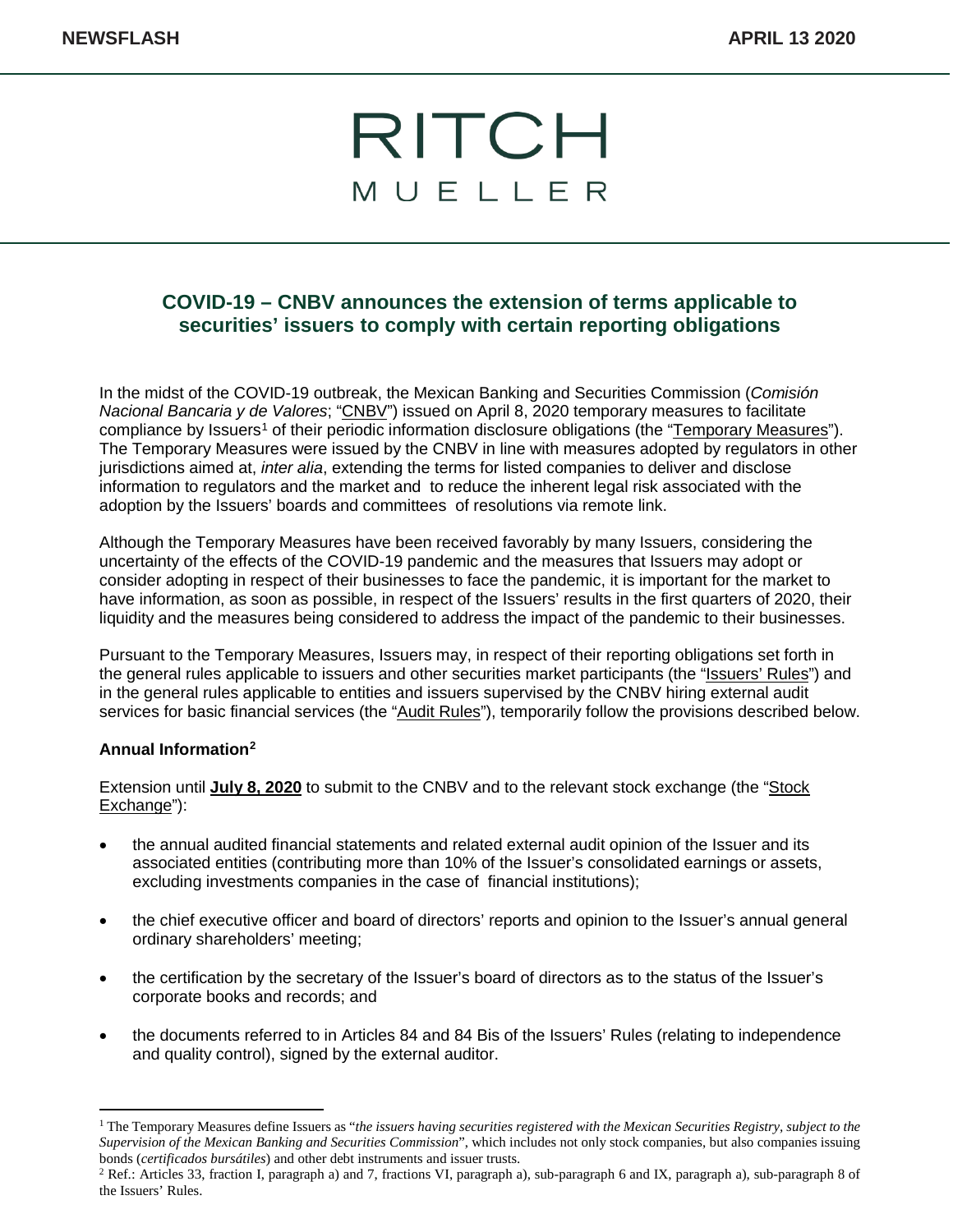# RITCH MUELLER

With respect to Issuers of development trust certificates or project investment trust certificates that use at least 70% of available funds to invest in unlisted collective investment mechanisms ("Collective Investment CKDs and CERPIs"), the deadline to submit the foregoing has been further pushed back to **September 1, 2020**.

#### **Annual Report[3](#page-1-0)**

Extension until **July 3, 2020** to submit to the CNBV and to the Stock Exchange the 2019 annual report (instead of April 30, 2020).

With respect to Collective Investment CKDs and CERPIs, the deadline to submit the 2019 annual report has been further pushed back to **September 1, 2020**.

#### **Quarterly Information[4](#page-1-1)**

Extension until **July 3, 2020** to submit to the CNBV and to the Stock Exchange quarterly information otherwise required to be submitted by April 30, 2020. Considering that the deadline applicable to Collective Investment CKDs and CERPIs to submit quarterly information in respect of Q4 2019 is April 30, 2020, despite the fact that the Temporary Measures are silent on the matter, the deadline to submit such information can also be deemed extended through July 3, 2020 by analogical reasoning.

It is important to note that, as of this date, the deadline to report Q2 2020 by **July 28, 2020** has not been extended.

## **Share Capital Ownership Reporting and Information Requests[5](#page-1-2)**

Extension until **September 1, 2020** to submit to the CNBV the required reports as to share capital ownership by (i) board members and relevant officers beneficially owning, directly or indirectly, more than 1% of the Issuer's capital stock ("Relevant Board Members and Officers"); (ii) persons, entities, trusts or other investment vehicles beneficially owning, directly or indirectly, more than 5% of the Issuer's capital stock ("Relevant Shareholders"); and (iii) the top ten largest beneficial shareholders. These reports must also include information in respect of any person beneficially owning, directly or indirectly, 1% or more of the Issuer's capital stock.

To facilitate the completion of the reports, Issuers now have until **July 3, 2020** to request the necessary information from their board members and relevant officers and from the brokerage houses representing relevant shareholders. Relevant Board Members and Officers and Relevant Shareholders now have until **July 19, 2020** to provide Issuers with the requested information. Although not expressly mentioned in the Temporary Measures, the deadline for reporting any person beneficially owning, directly or indirectly, 1% or more of the Issuer's capital stock can also be deemed extended through **July 19, 2020** by analogical reasoning.

## **Legal Informatio[n6](#page-1-3)**

For those Issuers that have yet to submit for 2018 and 2019 their notarized shareholders meeting minutes with a conformed current version of their by-laws, as registered with the Public Registry of Commerce (or Board Secretary certification stating that no by-law amendments have been adopted in the past three years), the deadline to file such documents is extended through **September 1, 2020**.

<span id="page-1-0"></span> $\overline{\phantom{a}}$ <sup>3</sup> Ref.: Articles 33, fraction I, paragraph b) and 37, fraction I, paragraph b) of the Issuers' Rules.

<span id="page-1-1"></span><sup>4</sup> Ref.: Article 33, fraction II of the Issuers' Rules.

<span id="page-1-2"></span><sup>5</sup> Ref.: Articles 49 Bis 2 and 49 Bis 3 of the Issuers' Rules.

<span id="page-1-3"></span><sup>6</sup> Ref.: Article 34, fraction V of the Issuers' Rules.